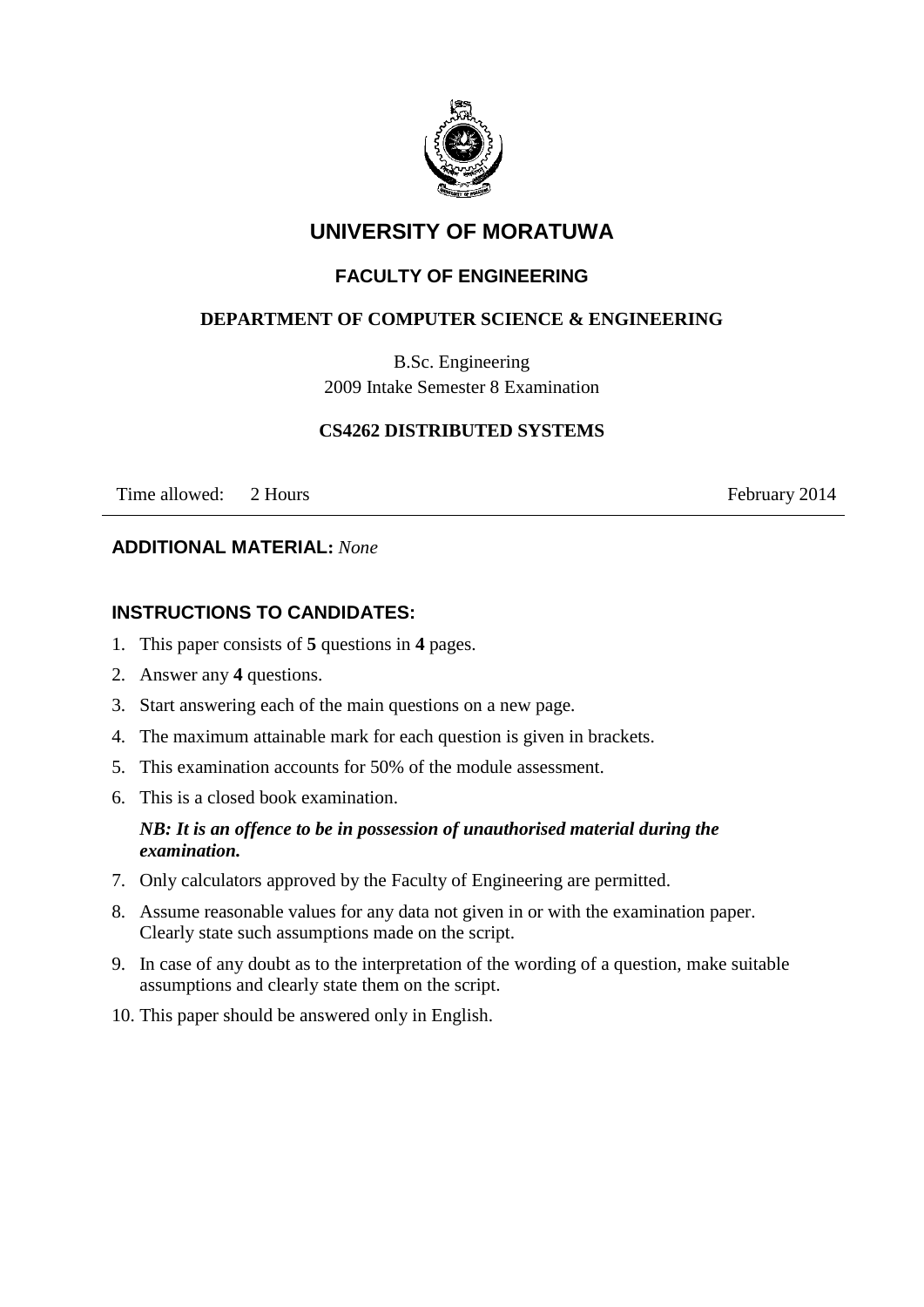#### **Question 1 (25 marks)**

| (i)   | Explain why it might be a problem to detect failures in a distributed system.                                                                                                                                                                                                                                                                                                                                                                                                                                                                                                                      | [2] |
|-------|----------------------------------------------------------------------------------------------------------------------------------------------------------------------------------------------------------------------------------------------------------------------------------------------------------------------------------------------------------------------------------------------------------------------------------------------------------------------------------------------------------------------------------------------------------------------------------------------------|-----|
| (ii)  | What is "transparency" in the context of Distributed systems? Briefly describe 3 forms<br>of transparency.                                                                                                                                                                                                                                                                                                                                                                                                                                                                                         | [8] |
| (111) | Twitter has become the social media solution for rapidly disseminating important news items<br>during social gatherings, disasters, and political events. Twitter users are able to read news<br>that others have never heard about. However, Twitter being owned by a single company<br>creates many issues. For example, a government can demand Twitter to give out all Tweets<br>related to a given event, drop selected Tweets, or they can even block access to the<br>Twitter.com. Privacy concerned users are also worried about all their Tweets being<br>accumulated by a single entity. |     |

A team of volunteers is starting a project to address these issues in Twitter by developing a distributed system. They are envisioning a system where there is no single controlling entity and users will contribute to keep the system running, e.g., by contributing processing and storage resources as in peer-to-peer file sharing systems. While user-to-user Tweets are important, the volunteers have decided to first support only the public Tweets as they are the most important in disseminating news.

| a) | What type of an overlay network would you recommend for this solution? Explain<br>with justification.                                             | $\lceil 5 \rceil$ |
|----|---------------------------------------------------------------------------------------------------------------------------------------------------|-------------------|
|    | b) Propose a suitable solution, with justification, to disseminate the Tweets among<br>users/nodes while addressing the above mentioned concerns. | [4]               |
|    | c) Discuss about the scalability limitations of your proposed solution.                                                                           | $\lceil 3 \rceil$ |

d) "Explain failure transparency" in the context of your proposed solution. [3]

#### **Question 2 (25 marks)**

| (i)   | Compare and contrast ( <i>i.e.</i> , identify the similarities and dissimilarities) Remote<br>Procedure Calls (RPCs), Remote Method Invocation (RMI), and Web Services.                                                                                                                                                                                                   | [6]  |
|-------|---------------------------------------------------------------------------------------------------------------------------------------------------------------------------------------------------------------------------------------------------------------------------------------------------------------------------------------------------------------------------|------|
| (11)  | Using a suitable diagram explain how a Remote Procedure Call (RPC) is executed.                                                                                                                                                                                                                                                                                           | 161  |
| (iii) | If a client and a server are placed far apart, we may see the network latency dominating<br>the overall performance. How can we tackle this problem?                                                                                                                                                                                                                      | 15 I |
| (iv)  | Churn (number of nodes moving in and out of a system) is a norm in distributed<br>systems such as volunteer computing, desktop grids, and peer-to-peer systems. Propose<br>a solution that each node can use to estimate the number of nodes in such a system at<br>any given time. While your estimate does not need to be exact, it needs to be reasonably<br>accurate. | [8]  |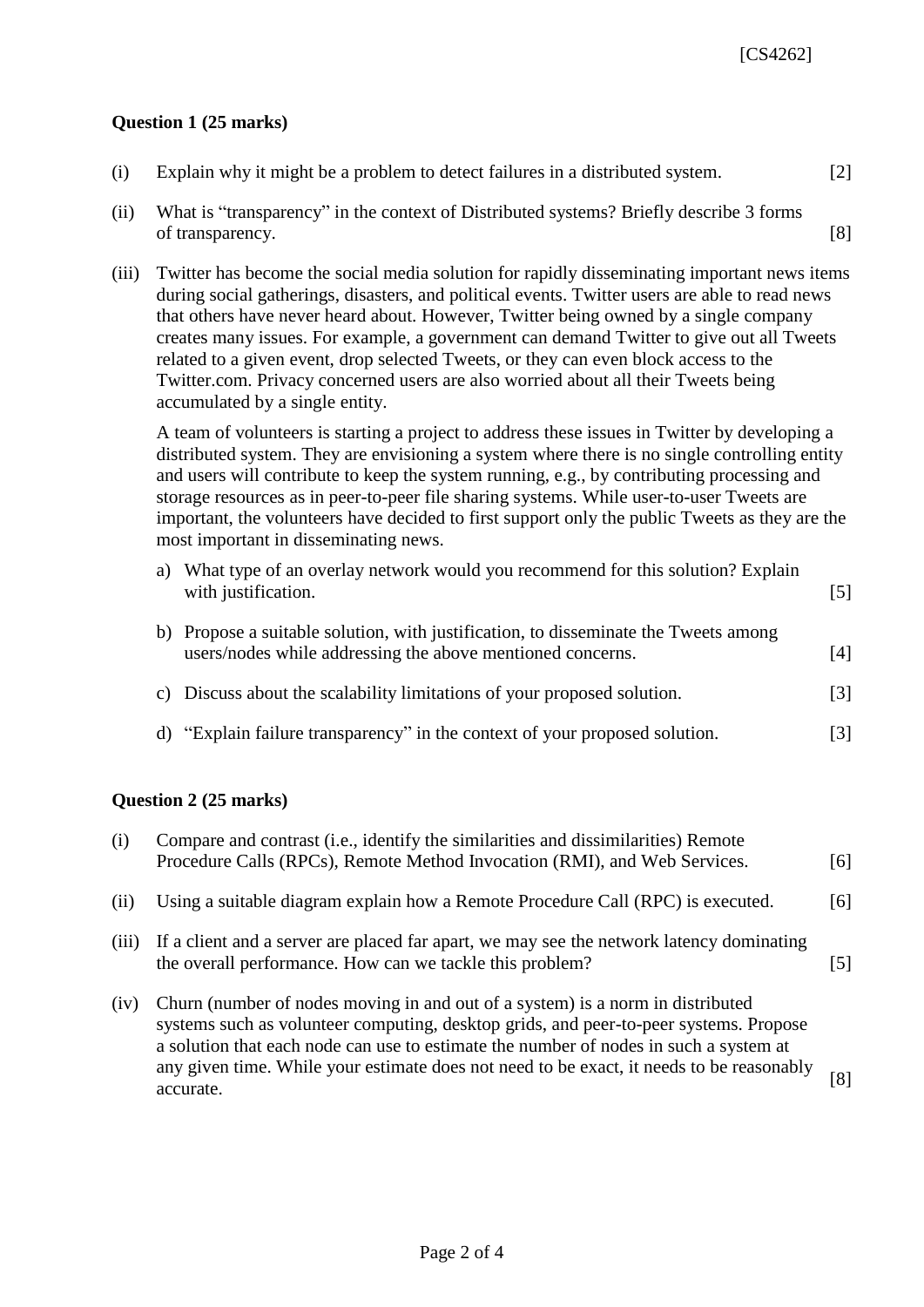#### **Question 3 (25 marks)**

| (i)   | Using a suitable example explain the "event-based architecture".                                                                                                                                                                                                                                                                                                                                                                                                                                                                                         | $[4]$ |
|-------|----------------------------------------------------------------------------------------------------------------------------------------------------------------------------------------------------------------------------------------------------------------------------------------------------------------------------------------------------------------------------------------------------------------------------------------------------------------------------------------------------------------------------------------------------------|-------|
| (ii)  | Nodes in a distributed system are responsible for receiving events from external sources<br>(e.g., sensor readings, Twitter messages, or credit card transactions). Once an event is<br>received, the receiving node processes the event to identify whether it is an<br>important/relevant event (e.g., a Twitter message with an important hashtag). If so, it will<br>send out a notification to all the other nodes. Given the high arrival rate of events, it is<br>important to concurrently handle event reception, processing, and notification. |       |
|       | Which of the following options will you recommend to address this problem? Justify your<br>selection.                                                                                                                                                                                                                                                                                                                                                                                                                                                    |       |
|       | a) Persistent vs. transient communication.                                                                                                                                                                                                                                                                                                                                                                                                                                                                                                               | $[3]$ |
|       | b) Asynchronous vs. synchronous communication.                                                                                                                                                                                                                                                                                                                                                                                                                                                                                                           | $[3]$ |
|       | c) Using a suitable diagram illustrate your solution based on your recommendations<br>for questions (a) and (b).                                                                                                                                                                                                                                                                                                                                                                                                                                         | $[4]$ |
|       | d) Message queues at the sending node vs. message queues at the receiving nodes.                                                                                                                                                                                                                                                                                                                                                                                                                                                                         | [3]   |
|       | e) Network-level multicasting vs. application-level multicasting.                                                                                                                                                                                                                                                                                                                                                                                                                                                                                        | $[3]$ |
| (iii) | What is CAP (Consistency, Availability, and Partition) theorem? Explain.                                                                                                                                                                                                                                                                                                                                                                                                                                                                                 | $[5]$ |
|       | Question 4 (25 marks)                                                                                                                                                                                                                                                                                                                                                                                                                                                                                                                                    |       |
| (i)   | What are "task queues" and "work stealing" in the context of load balancing? Explain.                                                                                                                                                                                                                                                                                                                                                                                                                                                                    | [4]   |
| (ii)  | The ACID properties are often used to define transactional semantics.                                                                                                                                                                                                                                                                                                                                                                                                                                                                                    |       |
|       | (a) Define "atomicity" as used in the ACID context.                                                                                                                                                                                                                                                                                                                                                                                                                                                                                                      | $[3]$ |
|       | (b) Define "durability" as used in the ACID context.                                                                                                                                                                                                                                                                                                                                                                                                                                                                                                     | $[3]$ |
| (ii)  | Define what it means for an interleaving of 2 transactions to be serially equivalent?                                                                                                                                                                                                                                                                                                                                                                                                                                                                    | $[3]$ |
| (iii) | Suppose Mr. Kamal is a customer of a multi-national bank. He is currently in the USA on a<br>business trip. His bank maintains two replicas of "customer accounts" database, one in the<br>USA and another in Colombo. Kamal is a customer of the Colombo branch.                                                                                                                                                                                                                                                                                        |       |
|       |                                                                                                                                                                                                                                                                                                                                                                                                                                                                                                                                                          |       |

- (a) What concurrency issues can occur if Mr. Kamal tries to withdraw money from an ATM in the USA while his branch in Colombo tries to deposit interest to his account? Explain using an example. [6]
- (b) Explain a suitable solution(s) to address these issues while satisfying ACID properties. You may recommend established techniques with justification. [6]